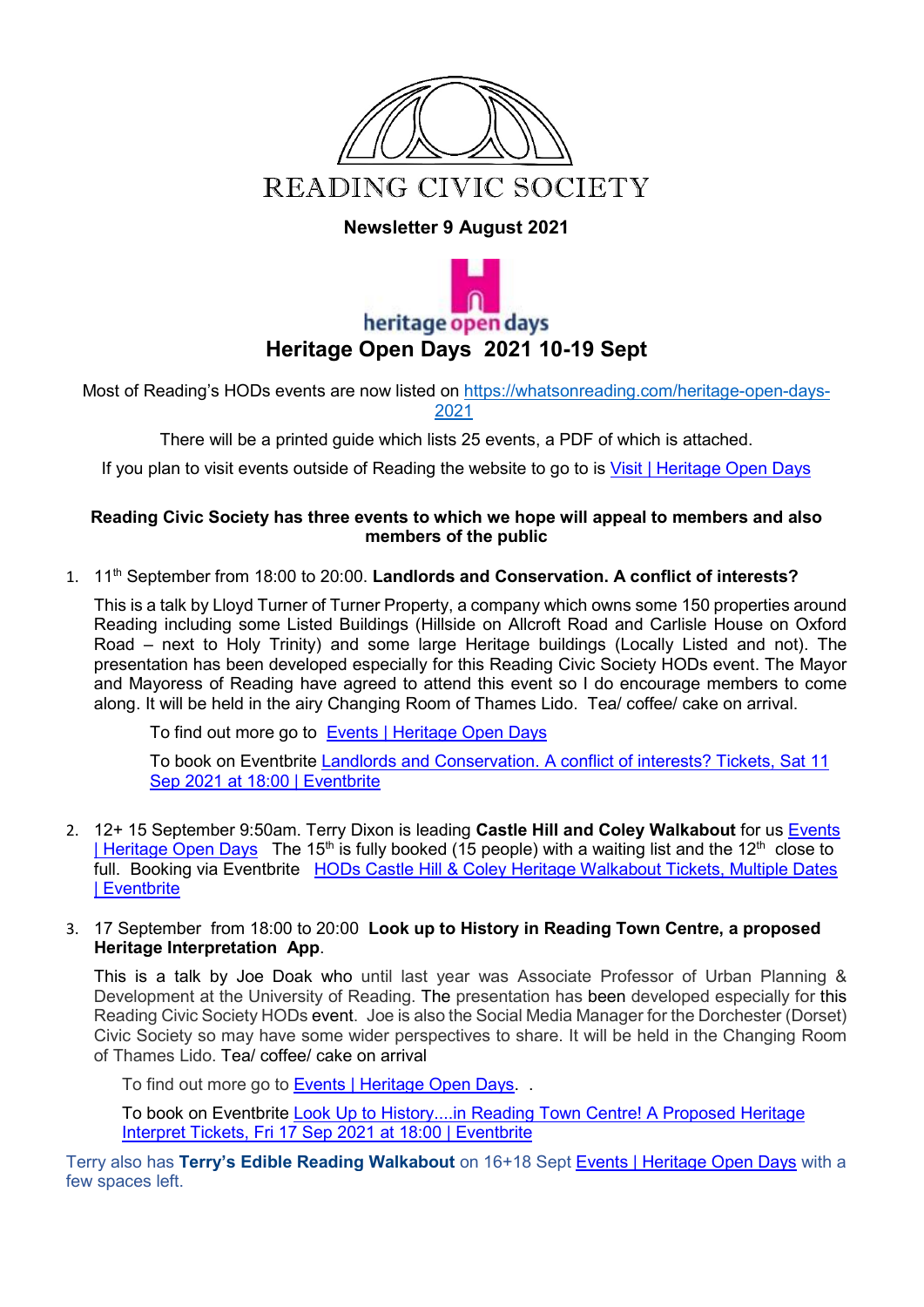### **Reading Civic Society Annual luncheon - Saturday 13 November 2021**



We just managed to squeeze in an event at Pepe Sale in March 2020 before the world flew off its axis for 18 months (and still is). Understandably some members decided they did not wish to attend. Never the less around 40 people did attend.

We thought that by November 2021 members may be interested in meeting again for lunch.

Several committee members have therefore undertaken the truly arduous task of checking out a couple of restaurant options (oh it's a tough job being on the Civic Society

Restaurant testing committee). They concluded that Pepe Sale continues to offer the best combination of food, at a reasonable price, and space.

We have therefore have made a booking for Saturday 13 November for the Reading Civic Society "**Now where were we before we were so rudely interrupted?"** lunch.

The booking form is attached for return to Clare Platts by 15<sup>th</sup> October 2021 please. We do hope we can tempt you along to this event, which we promise will not be ZOOMed. Friends are always welcome.

### **Look Draw Build @ Reading Station**



The June newsletter included a brief about this project which Reading Civic Society is a partner to. Reading Station — [ARCHI adventure \(archi-adventure.com\)](https://www.archi-adventure.com/reading-station)

**Great Western Railway** recently issued a press release about the project may be seen [GWR grant for](https://gwr-newsroom.prgloo.com/news/gwr-grant-for-schools-project-focusing-on-reading-station)  [schools' project focusing on Reading Station \(prgloo.com\)](https://gwr-newsroom.prgloo.com/news/gwr-grant-for-schools-project-focusing-on-reading-station)

In Spring 2022 the project will engage some 600 year 5 children across 10 Reading Schools aiming to encourage children, and their families, to connect with architecture and public space, specifically that of Stations using Reading Station as an example.

It is funded by GWR as one of their Community Engagement Projects and Haslams Estate Agents are Gold Sponsors. We are approaching other companies for support either cash, or items which can be used in class to build model stations.

We have started to approach engineering companies and firms of Architects to assist us to deliver the project in class. Stantec, formerly Peter Brett Associates, have signed up to do so, it is new adventure for them as they usually engage in Secondary schools.

Before the end of term 6 schools from across Reading had signed up to take this project. We will work on the others at the start of the Autumn term. The project concludes in June 2022 with a display on the Reading Station Concourse of each school's best station.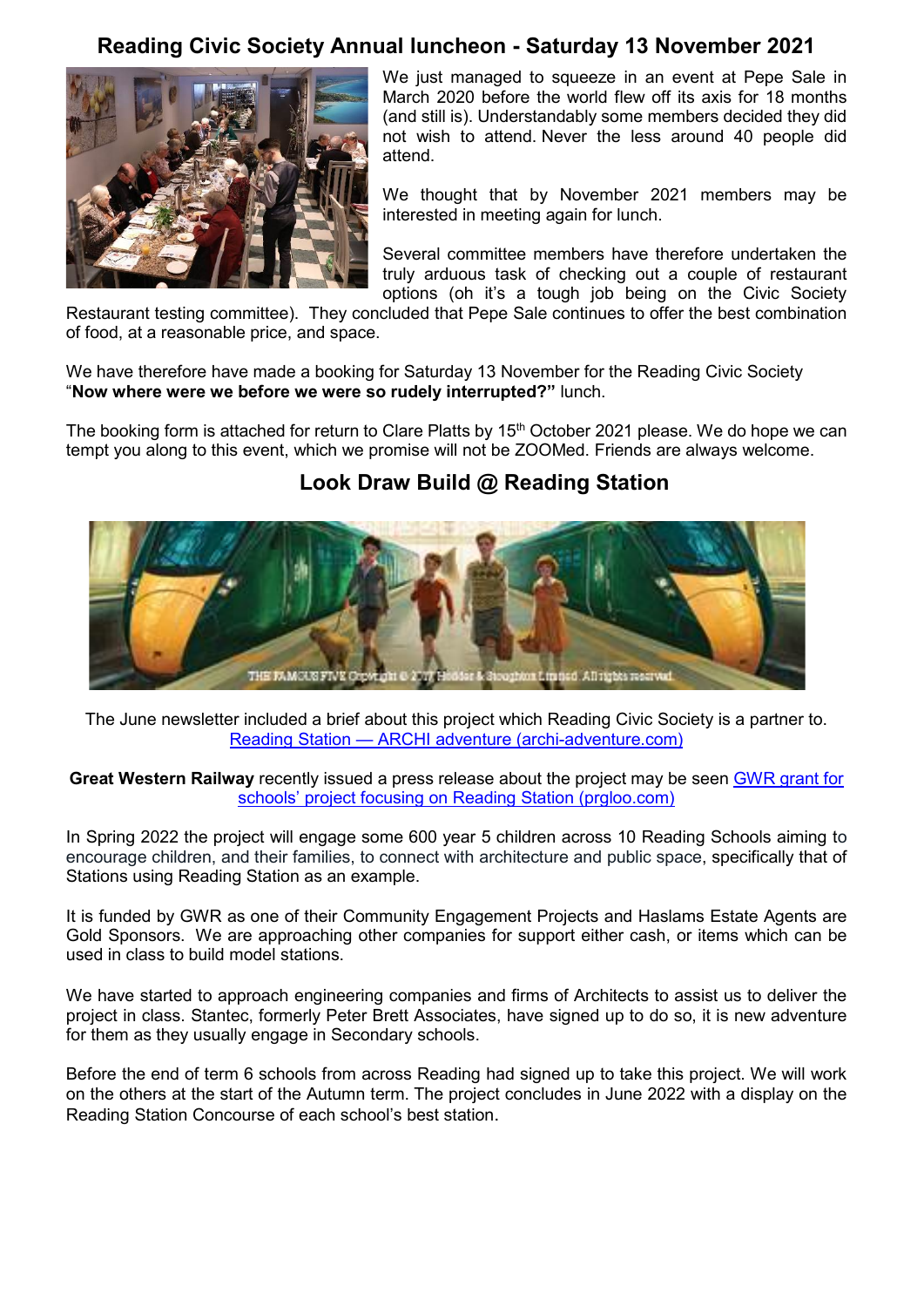Raymond Simonds has told me about the work he has recently concluded to add information the Simonds Brewery website. As he says;

"*I am pleased to report that a frustrating 3 year project has finally come to fruition. I hope it may be of interest to Reading Civic Society members. I have continued to add material to my website on a regular basis, in particular to the 'Timeline' [https://simondsfamily.me.uk/history/timeline/](https://nam12.safelinks.protection.outlook.com/?url=https%3A%2F%2Fsimondsfamily.me.uk%2Fhistory%2Ftimeline%2F&data=02%7C01%7C%7C250ba13b4fd343cea6ef08d845fbaad0%7C84df9e7fe9f640afb435aaaaaaaaaaaa%7C1%7C0%7C637336294492164930&sdata=sE1GDDvvCHwNyiDKDV4FAeaFDFTmX5zmr%2BYTaO0HQS4%3D&reserved=0)* 

*But this is different. About 12,000 pages of Brewery History & the Social History of Reading are now online and fully searchable in the various Staff newsletters, which were issued from 1926-1961. These may be seen; [https://simondsfamily.me.uk/marketing/advertising/](https://nam12.safelinks.protection.outlook.com/?url=https%3A%2F%2Fsimondsfamily.me.uk%2Fmarketing%2Fadvertising%2F&data=02%7C01%7C%7C250ba13b4fd343cea6ef08d845fbaad0%7C84df9e7fe9f640afb435aaaaaaaaaaaa%7C1%7C0%7C637336294492164930&sdata=ZzCs%2BCsRRSDyWDKN6KbqqBWmWkKvTVeDkFPLrTBWIfc%3D&reserved=0)*



*Some of the later volumes were online before, but in very low resolution format, that could not be searched. These are completely different.*

So as Raymond signs off **" I hope this may interest your members."** Great work Raymond.

## **Old images of Reading**

Graham Turner has posted to the Memories of Old Reading and History and Events of Coley Facebook pages a number of short films from the 1960s, and earlier. I believe they come from the British Film Institute Player. I thought members might be interested to view them

- He says of the first one; *" I found this clip of film on a fashion show in an old bus in 1967. I have slowed the speed down to see the streets of Reading in the background. It shows Castle street, Minster Street, Broad Street and I cannot pick the other streets out. Can you?* **[Facebook](https://www.facebook.com/graham.turner.547/videos/424204572199074)**
- Of this one he says *"It shows Reading Borough council collecting abandoned cars and selling them to scrap yards in 1963. It starts with cars in Hills Meadow carpark, and a view looking towards the Thames and then looking north to Caversham. The other views are Alpine Street looking up towards Waldeck Street on the hill. I do not know who the lady is or the children. If you have any more photos or information on this please add them to this, so we can expand the film.***"** [Facebook](https://www.facebook.com/100000688808176/videos/4369386923094225)
- **The Odeon Cinema in Cheapside** [Facebook,](https://www.facebook.com/graham.turner.547/videos/4341243602575224)
- **Running around Reading May 1938** [Facebook](https://www.facebook.com/graham.turner.547/videos/4335529669813284)**,**
- **Gascoines and Cundles off Berkeley Avenue** [Facebook](https://www.facebook.com/100000688808176/videos/3833059933393596)



### **Gentlemen Danes**

Members will I hope recall that in 2009 Reading Civic Society funded the restoration of the text on the memorial to Laurentius Braag on the South external wall of Reading Minster. The funds were raised by a bring and buy sale (thank you Muriel and Brenda) and members donations. The restoration was initiated at the suggestion of Society member John Nixon.

Since the completion of the restoration John has been writing a book about the Gentlemen Danes. It tells the untold story of

Danish and Norwegian prisoners on war on parole in Reading between 1807 and 1814. The biggest challenges have been to find an editor and publisher.